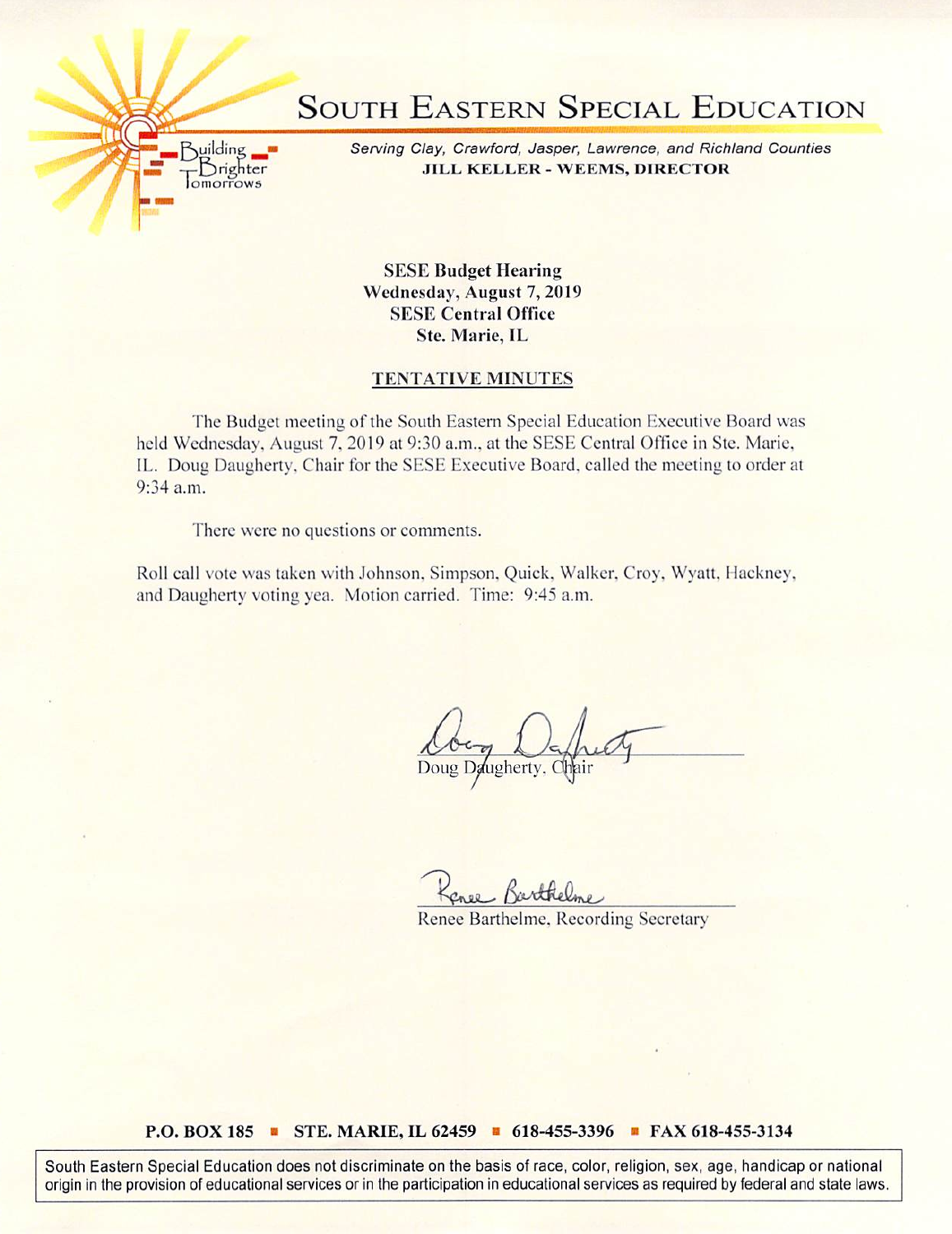

Ruilding **Serving Clay, Crawford, Jasper, Lawrence, and Richland Counties** Brighter JILL KELLER - WEEMS, DIRECTOR

## SESE EXECUTIVE BOARD MEETING Wednesday, August 7,2019 SESE Central Office Ste. Marie, IL

 $\overline{\overline{\mathrm{om}}\mathrm{orrow}}$ 

## TENTATIVE MINUTES

The August meeting of the South Eastern Special Education Executive Board was held Wednesday, August 7, 2019 at 9:45 a.m., at the SESE Central Office in Ste. Marie, IL. Doug Daugherty. Chair for the SESE Exeeutive Board, called the meeting to order at  $9:45$  a.m.

Members present: Andrew Johnson. Chris Simpson. Josh Quick. Jakie Walker. Cathy Croy, Travis Wyatt. Joel Hackney, and Chair Daugherty.

Members absent: Julie Kraemer, Jessica Sisil, and Jeff Patchett.

The agenda was presented for review. Hackney moved, seconded by Wyatt to approve the agenda. Roll call vote was taken with all present voting yea. Motion carried.

The consent agenda was presented for review. Johnson moved, seconded by Croy to approve the consent agenda. Roll call vole was taken with all present voting yea. Motion carried.

The Executive Board did not go into closed session.

Simpson moved, seconded by Walker to accept the resignations of Bridgett Field, Educational Support Personnel, effective July 31, 2019; Maci Deimel, Educational Support Personnel, effective June 30. 2019: Amanda Richey. Educational Support Personnel, effective July 3, 2019; Dana Thacker, Educational Support Personnel, effective July 29. 2019; Belinda Guzman. MSI Teacher, effective July 2. 2019; and Sandra Schackmann. Educational Support Personnel, effective August 3. 2019. Roll call vole was taken with Johnson. Simpson. Quick. Walker. Daugherty. Croy. Wyatt. and Hackney voting yea. Motion carried.

Quick moved, seconded by Hackney to employ Harll Knecht and Jennifer Sparlin. Educational Support Personnel, for the 2019-2020 school year. Roll call vote was taken with Johnson, Simpson, Quick, Walker, Daugherty, Croy, Wyatt, and Hackney voting yea. Motion carried.

P.O. BOX 185 ■ STE. MARIE, IL 62459 ■ 618-455-3396 ■ FAX 618-455-3134

South Eastern Special Education does not discriminate on the basis of race, color, religion, sex, age, handicap or national origin in the provision of educational services or in the participation in educational services as required by federal and state laws.